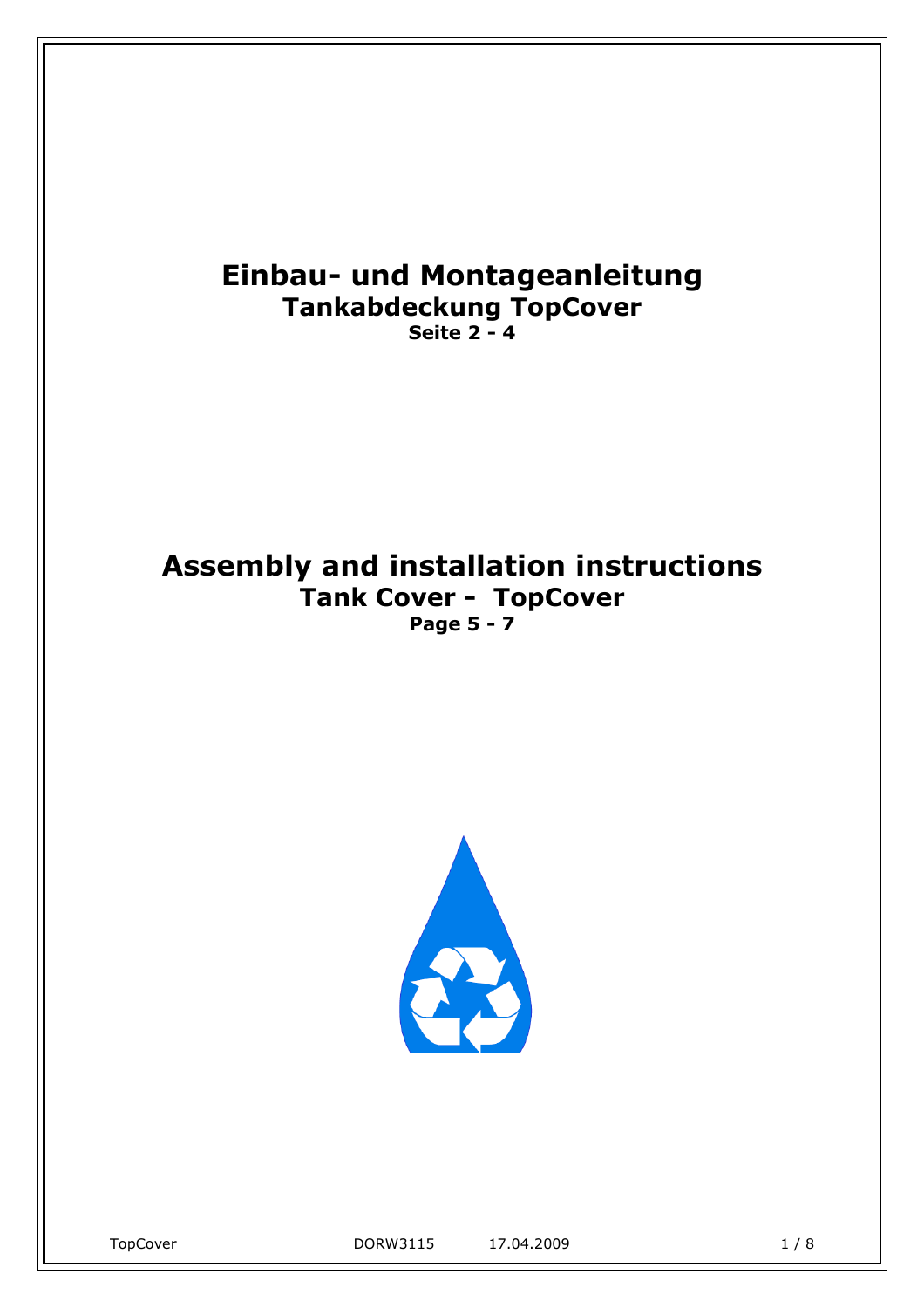## **1. Allgemeines**

## **1.1 Verkehrslasten**

Der Tankdeckel ist als belastbar bis 150 Kg eingestuft.



## **1.2 Übersicht**

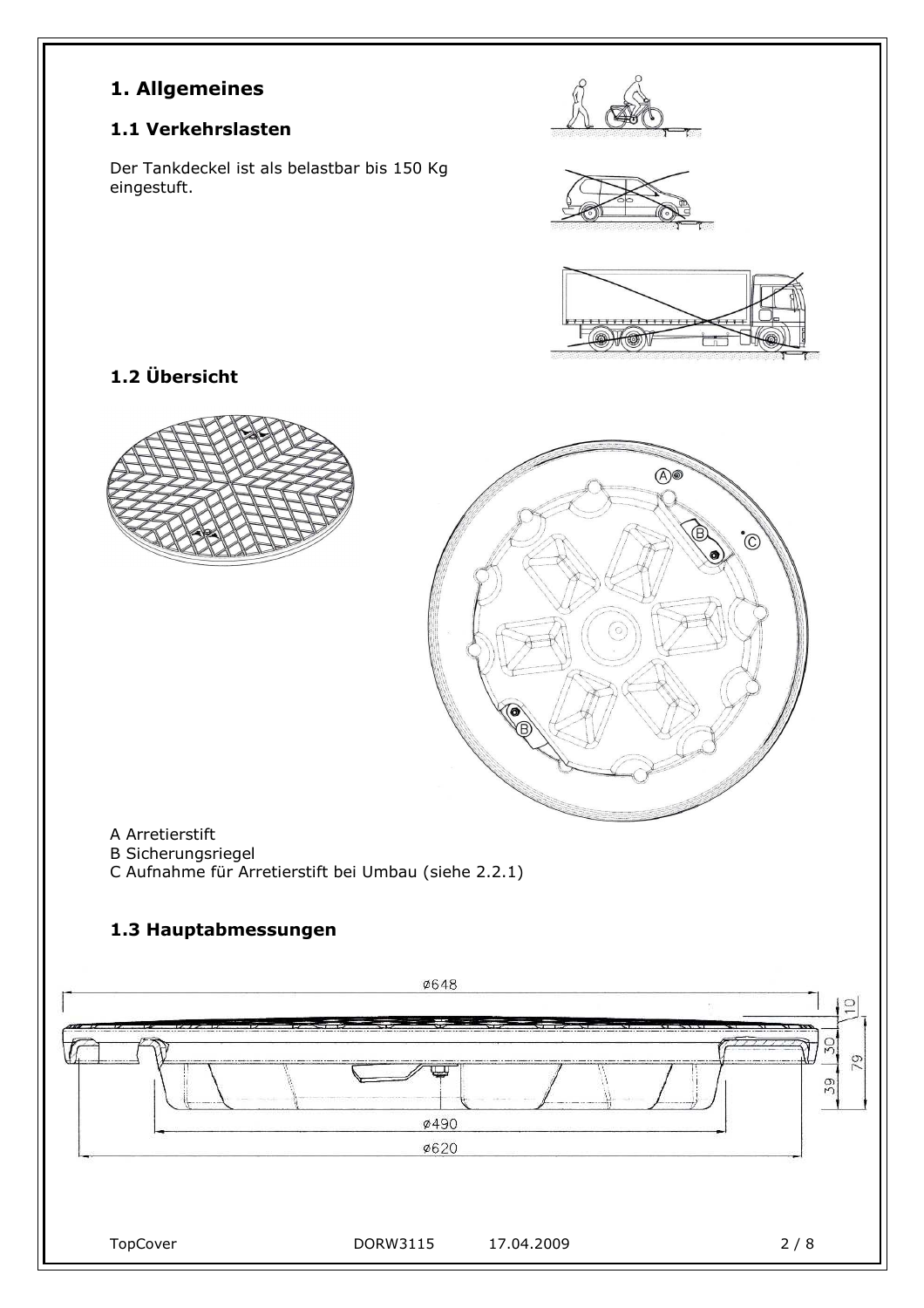## **2. Deckelverriegelung**

## **2.1 Funktion, Beispiel mit Schachtverlängerung VS**

Der TopCover ist werkseitig für den Einsatz auf einer VS vormontiert



Durch Drehen am Sechskantkopf der Schraube an der Oberseite des Deckels wird der Riegel (B) betätigt und der Sicherungsriegel geöffnet oder geschlossen. Hierbei greift der Riegel in eine Tasche oder unter die Innenkante eines Revisionsschachts fasst (Punkt 2.2.1) Es ist maximal nur eine Vierteldrehung nötig. Die Drehrichtung ist auf der Oberseite des Deckels angegeben.





Der Arretierstift (A) verhindert ein unbeabsichtigtes Drehen des Deckels. Er muss beim Aufsetzen des Deckels in die Bohrung an der Schachtverlängerung oder dem Revisionsschacht des Tanks gesteckt werden.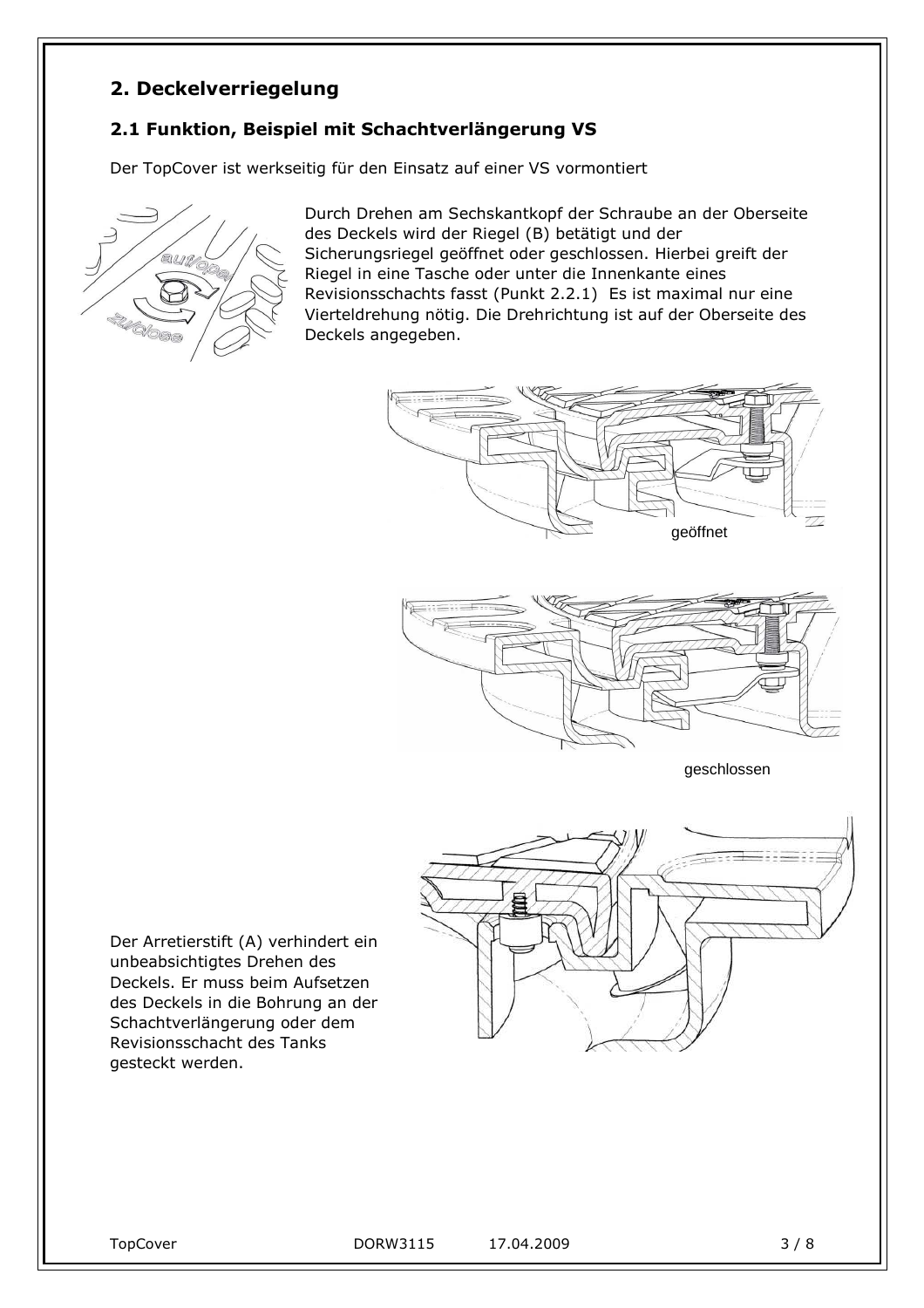#### **2.2 Besonderheiten bei Revisionsschächten (direkt am Tank, oder VS bis Baujahr 2008)**

#### **2.2.1 Vormontage**

Der Arretierstift (A) wird herausgeschraubt und in die sich im Deckel befindende Aufnahmebohrung (C in Punkt 1.3) wieder eingeschraubt.

Die Abbildung rechts zeigt die Deckelsicherung an einem Revisionsschacht in geschlossenem Zustand

#### **2.2.2 Einstellen der Tiefe des Kindersicherungsriegels**

Wenn der Deckel bei geschlossener Deckelsicherung leicht angehoben werden kann, kann das Spiel durch entfernen der Kunststoff-Distanzbuchse (F, 5 mm hoch) strammer eingestellt werden. Andererseits kann ein zu strammer Sitz durch Anbringen zusätzlicher Distanzbuchsen oder Unterlegscheiben an der Position von F gelockert werden. Bei Zusammenbau sollte das Anzugsmoment der (Sicherungs-) Kontermutter am Riegel etwa 25 Nm betragen.

#### **2.2.3 Änderung der Deckelausrichtung**

Bei Revisionsschächten direkt am Tank ist die Bohrung für den Arretierstift werkseitig angebracht und die Ausrichtung des Deckels damit festgelegt. Wenn die Ausrichtung geändert werden soll, kann eine zusätzliche Bohrung A angebracht werden, siehe Abbildung links.

REWATEC GmbH April 2009 Technische Änderungen und Rechte vorbehalten. Keine Haftung für Druckfehler.

Die Inhalte der Einbau- und Montageanleitung sind Bestandteil der Garantiebedingungen.



TopCover DORW3115 17.04.2009 4 / 8

 $\bigcirc$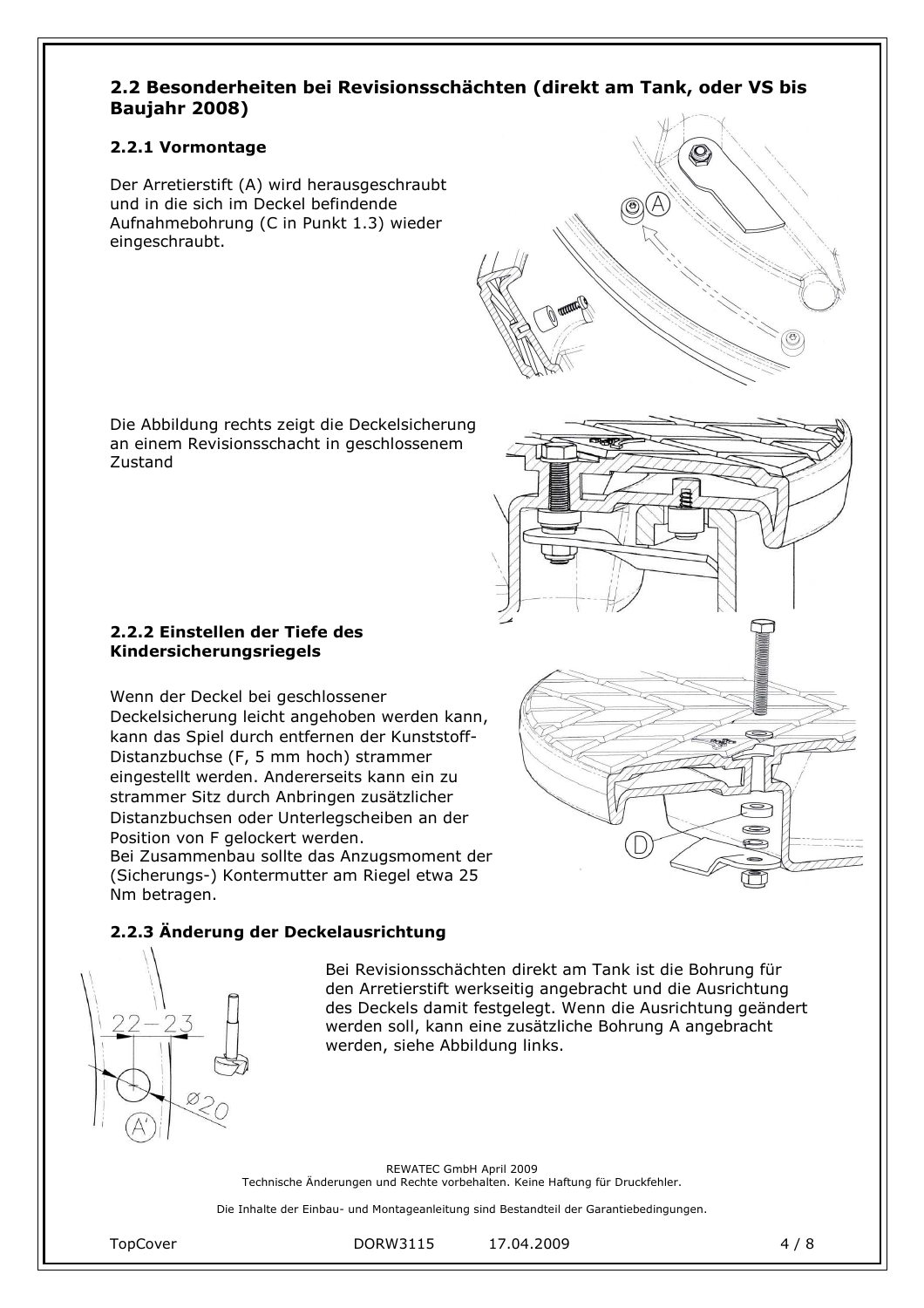## **1. General**

## **1.1 Traffic loads**

**1.2 Overview** 

The tank coverage is classified for weights up to 150 kg.





A Locking bolt B safety latch bolt

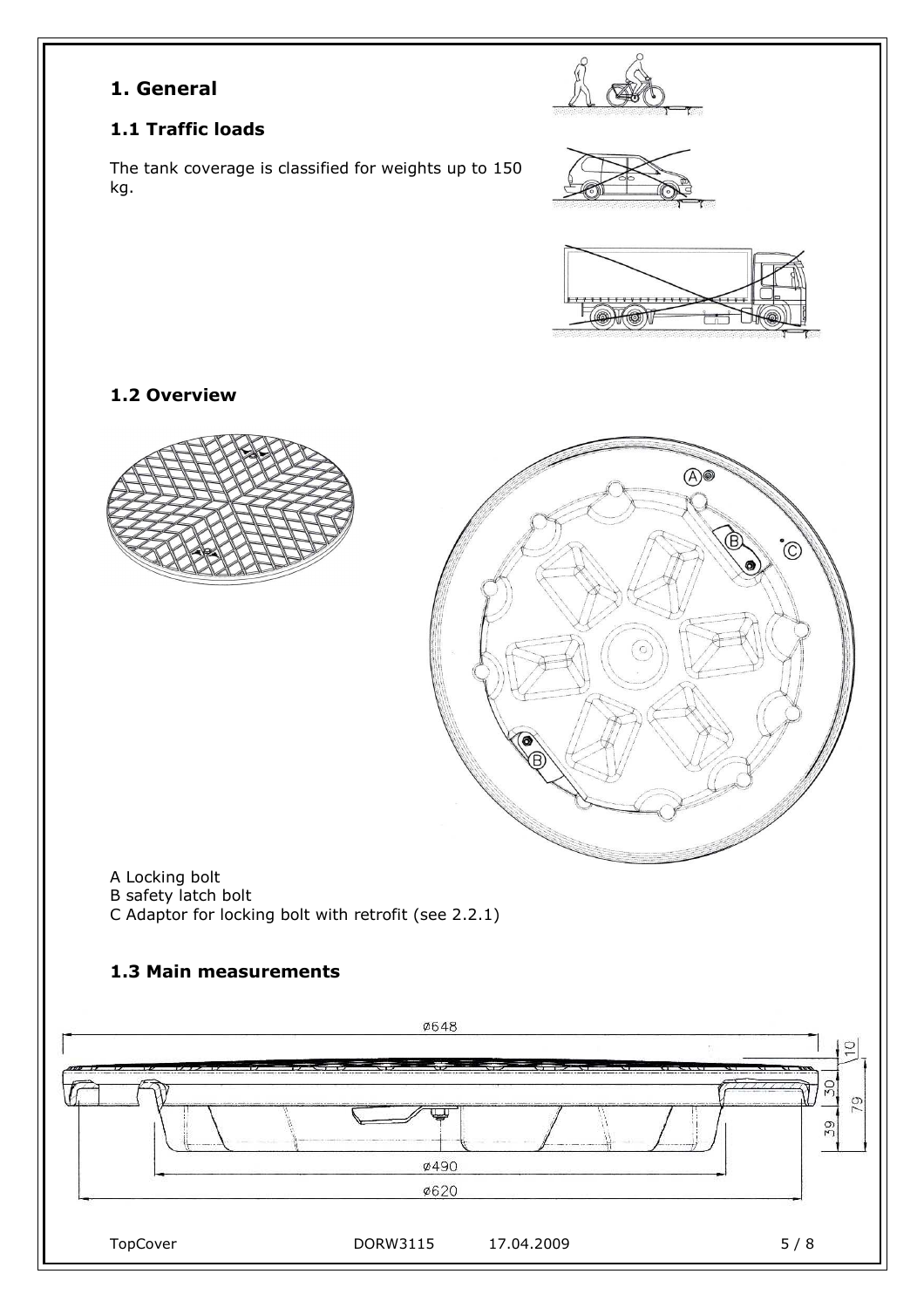## **2. Safety latch**

#### **2.1 Function, example with shaft extension VS**

The TopCover is ready for installation on a shaft extension VS



Turning the hexagonal head of the screw on the top of the lid (B) opens and closes the safety latch. The latch locks into a slot or into the inner edge of the inspection chamber. (Point 2.2.1)

Only a quarter turn is required.

The turning direction is shown on the top of the lid.



opened



closed

The locking bolt (A) prevents

the cover spinning. It must be fixed in the correct position in the shaft extension or the inspection chamber of the tank.

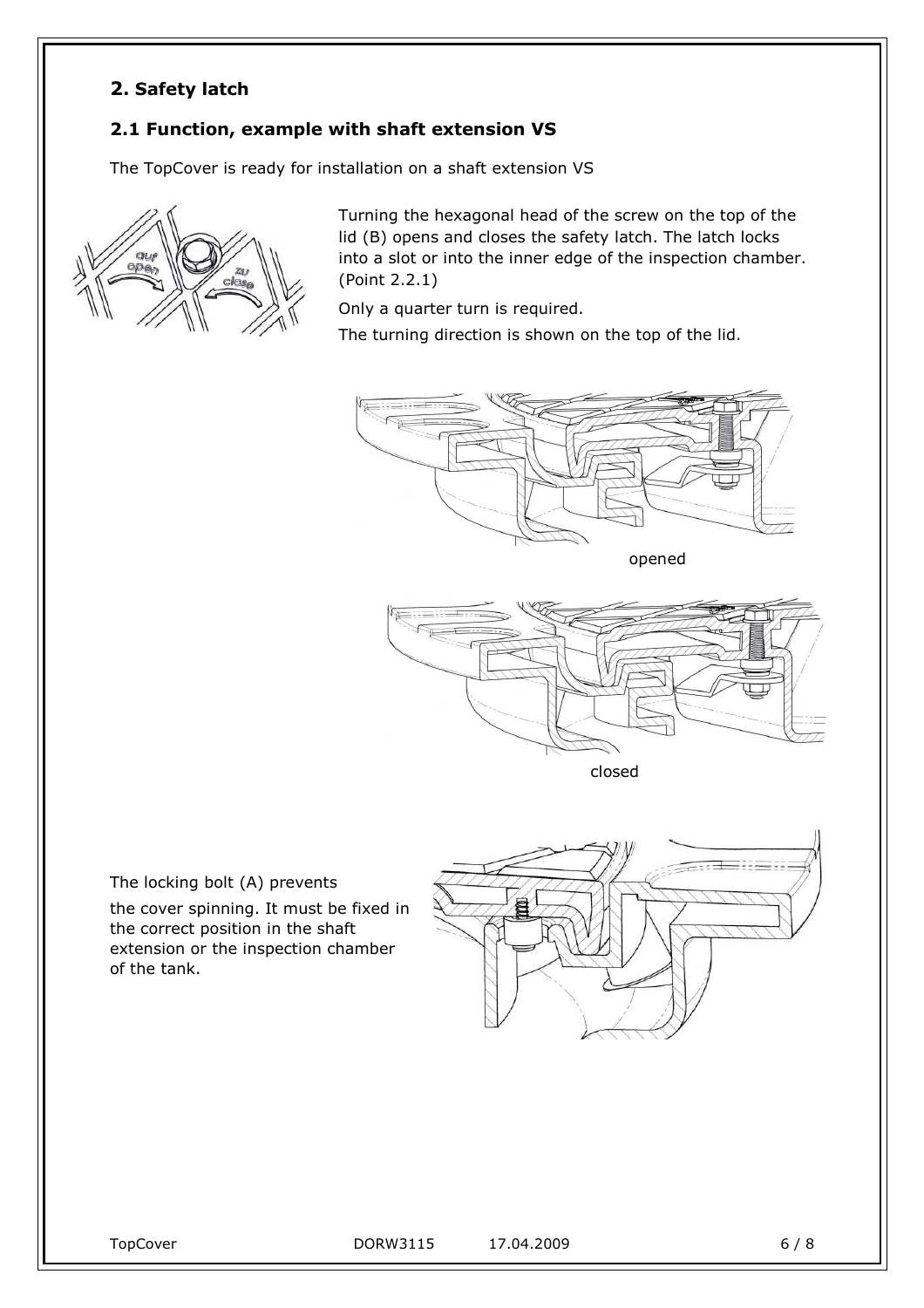#### **2.2 Installation in inspection chamber (directly on the tank, or 2008 Shaft Extension VS)**

#### **2.2.1 Pre-mounting**

The locking bolt (A) is unscrewed and replaced in the correct position in the cover  $(C)$  in point 1.3).

The figure on the right shows the safety latch lock in an inspection chamber in the closed position.

#### **2.2.2 Adjusting the depth of the safety latch bolt**

If the cover can be easily raised when the cover lock is on, it can be adjusted by removing the plastic-spacer (F, 5 mm high). If the cover lock is too tight it can be loosened by attaching additional spacers or washers in the position F. When assembling, the counter nut and the bolt should be about 25mm.

#### **2.2.3 Changing the cover adjustment**





With inspection chamber directly on the tank, the drilled hole for the locking bolt is aligned to the cover. If this needs adjusting, an additional drilling of A can be made, see figure on the left.

Rewatec GmbH April 2009 Technical changes and rights reserved. No liability for misprints

The contents of the technical documentation are a component of the guarantee terms.